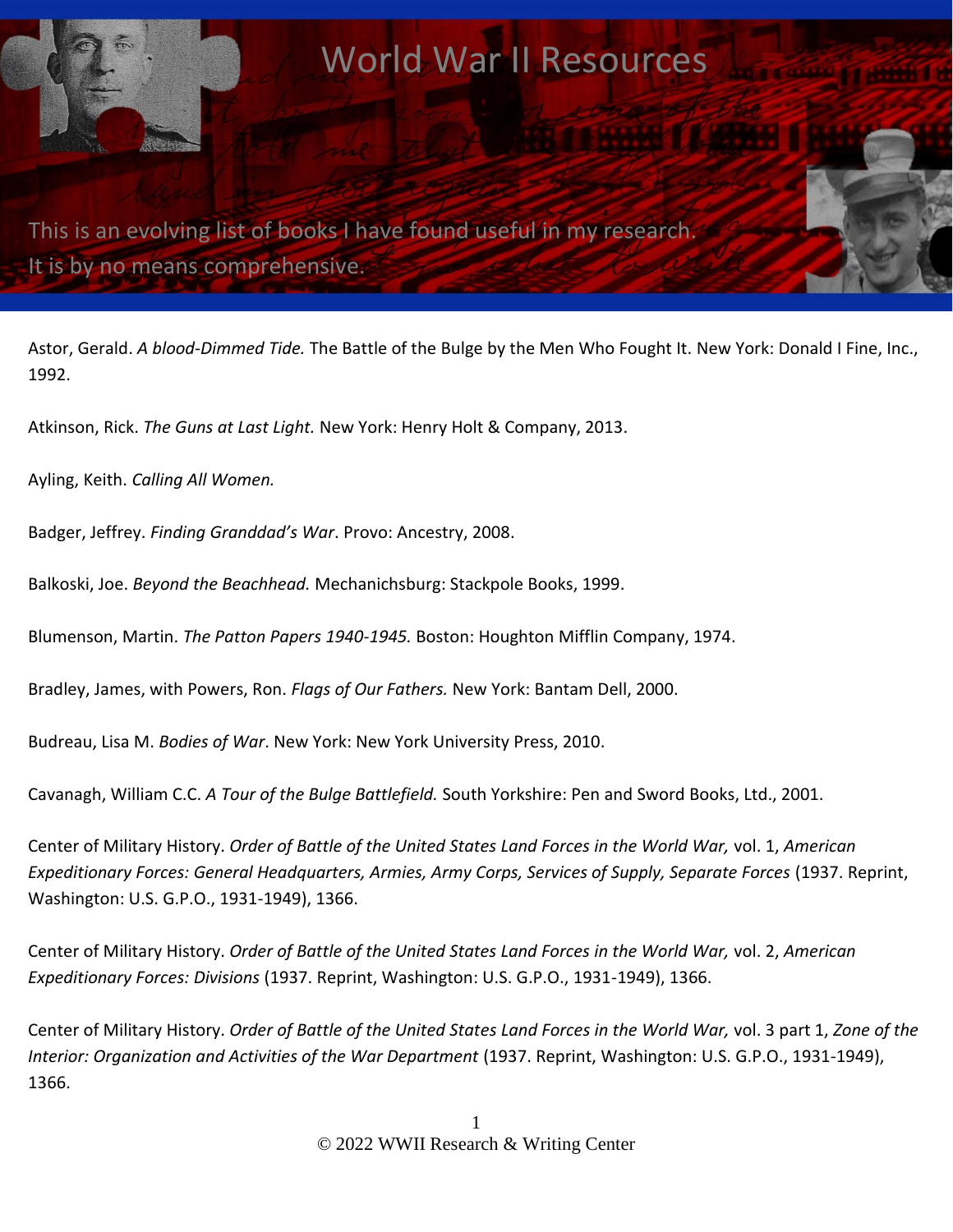Center of Military History. *Order of Battle of the United States Land Forces in the World War,* vol. 3 part 2, *Zone of the Interior: Territorial Departments, Tactical Divisions Organized in 1918, Posts, Camps, and Stations* (1937. Reprint, Washington: U.S. G.P.O., 1931-1949), 1366.

Center of Military History. *Order of Battle of the United States Land Forces in the World War,* vol. 3 part 3, *Zone of the Interior: Directory of Troops* (1937. Reprint, Washington: U.S. G.P.O., 1931-1949), 1366.

Chennault, Claire L., Anna. *Chennault and the Flying Tigers.* New York: Paul S. Eriksson, Inc., 1963.

Cole, Hugh M. *The Lorraine Campaign.* Washington, D.C.: Department of the Army, 1950.

Conn, Stetson, ed. *U.S. Army in World War II The Ardennes: Battle of the Bulge The European Theater.* Minnetonka: National Historical Society, 1995, reprinted from 1965 original CMH Pub 7-8.

Davis, R. Warren. *The History of the Luxembourg American Military Cemetery.* Luxembourg: 1965.

Department of the Army. *Field Manual 10-9 Ordnance Field Manual.* Washington, D.C.: United States Government Printing Office, 1942.

Department of the Army. *Field Manual 10-63 Graves Registration.* Washington, D.C.: United States Government Printing Office, 1952.

Department of the Army. *Field Manual 10-29 Quartermaster Graves Registration Company.* Washington, D.C.: United States Government Printing Office, 1952.

Dupra, Lyle E. *We Delivered!* The U.S. Navy Armed Guard in World War II. Manhattan, KS: Sunflower University Press, 1997.

Elvin, Jan. *The Box from Braunau In Search of My Father's War.* New York: Amacon, 2009.

Ewing, Joseph H. *[The 29](http://bit.ly/173ynpm)[th](http://bit.ly/173ynpm)[. A Short History of a Fighting Division.](http://bit.ly/173ynpm)* Available through GoogleBooks: <http://bit.ly/173ynpm> without photos.

Gawne, Jonathan. *Finding Your Father's War.* Philadelphia: Casemate, 2006.

Ginzberg, Eli. *The Lost Divisions.* New York: Columbia University Press: 1959. (found nothing in here.)

Glass, Charles. *The Deserters A Hidden History of World War II.* New York: Penguin, 2013.

Gleichauf, Justin F. *Unsung Sailors.* Annapolis: Naval Institute Press, 1990.

2 © 2022 WWII Research & Writing Center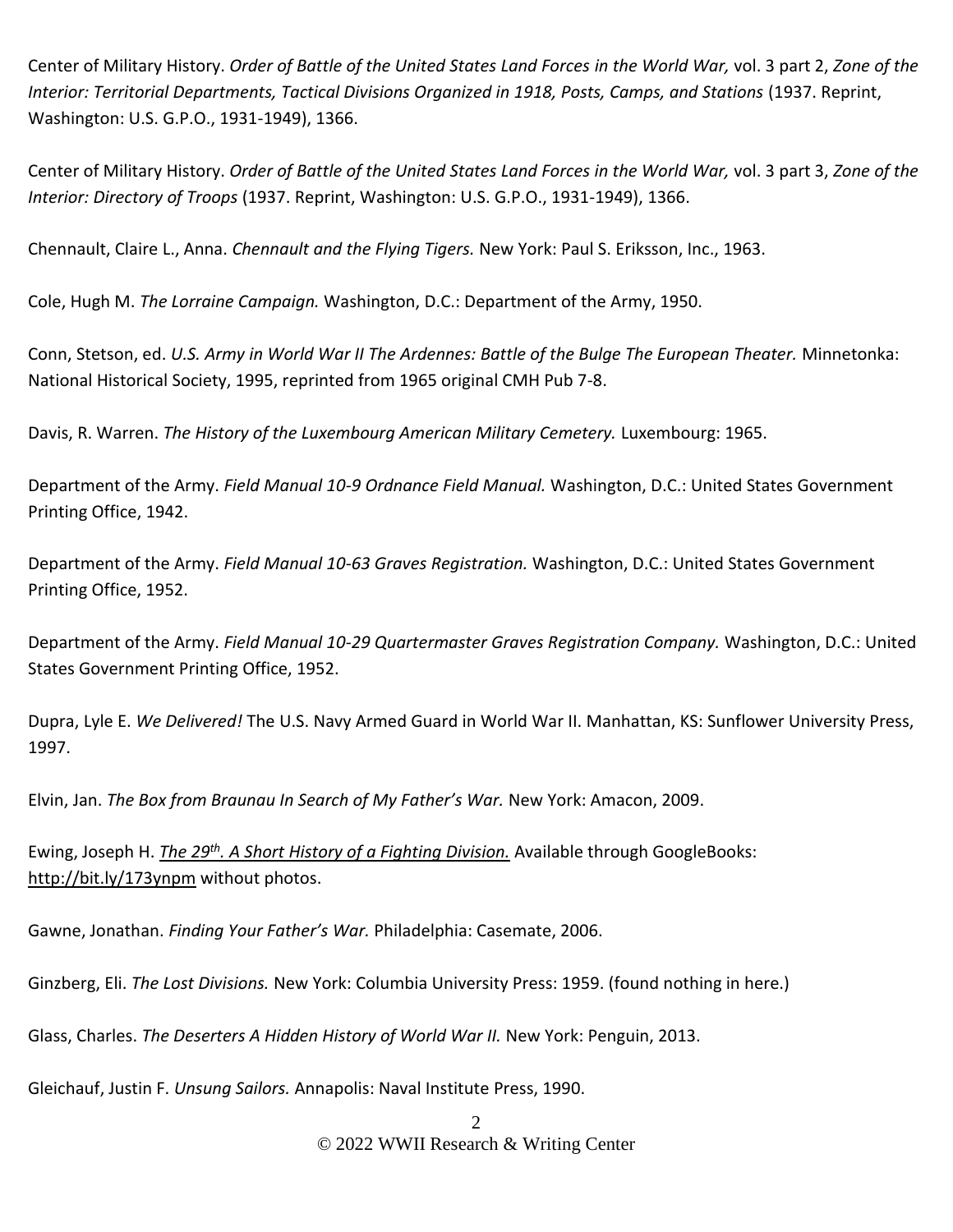1993.

Godson, Susan. *Serving Proudly: A History of Women in the U.S. Navy.* Annapolis: Naval Institute Press, 2001.

Grahn, Elna Hilliard. *In The Company of WACS.* Manhattan, KS: Sunflower University Press,

Greenfield, Kent Roberts, Palmer, Robert R., Wiley, Bell I., of the Historical Section Army Ground Forces. *U.S. Army in World War II The Army Ground Forces. The Organization of Ground Combat Troops.* Washington, D.C. , Center of Military History United States Army: 1947.

Griffith Jr., Robert K.. *Men Wanted For The U.S. Army.* America's Experience with an All-Volunteer Army Between the World Wars. Westport: Greenwood Press:1982.

Hotz, Robert, Editor. *Way of a Fighter, The Memoirs of Claire Lee Chennault* Chennault, Claire L.*.* NY: G.P. Putnam's Sons, 1949.

Hylton Wil S. *Vanished.* New York: Riverhead Books, 2013.

Joint War History Commissions of Michigan and Wisconsin. *The 32nd Division in the World War 1917-1919.* Milwaukee: Wisconsin Printing Company, 1920.

Kaplan, Philip, and Currie, Jack. *Convoy. Merchant Sailors at War 1939-1945.* Annapolis: Naval Institute Press, 1998.

Kerner, M.D., John A. *Combat Medic World War II.* Berkley: Creative Arts Book Company, 2002.

Kleber A.G.D., Col. Victor. *Selective Service in Illinois, 1940-1947.* Illinois: 1948.

Knox, Debra Johnson. *World War II Military Records.* Spartanburg: Military Information Enterprises, Inc., 2003.

Knox, Lt. Col. Richard S., and Knox, Debra Johnson. *How to Locate Anyone Who Is or Has Been In the Military.* Spartanburg: MIE Publishing, 1999.

Koskimaki, George. *The Battered Bastards of Bastogne.* Havertown: Casemate, 2003.

Lantz, Catherine, and Dennis M. Schlagheck. *Images of America: Hawthorne Works*. Charleston SC: Arcadia, 2014. Print.

Litwak, Leo. *The Medic Life and Death in the Last Days of World War II.* New York: Penguin, 2001.

Losonsky, Frank and Terry Losonsky. *Flying Tiger A Crew Chief's Story*. Atglen, PA: Schiffer Military History, 1996.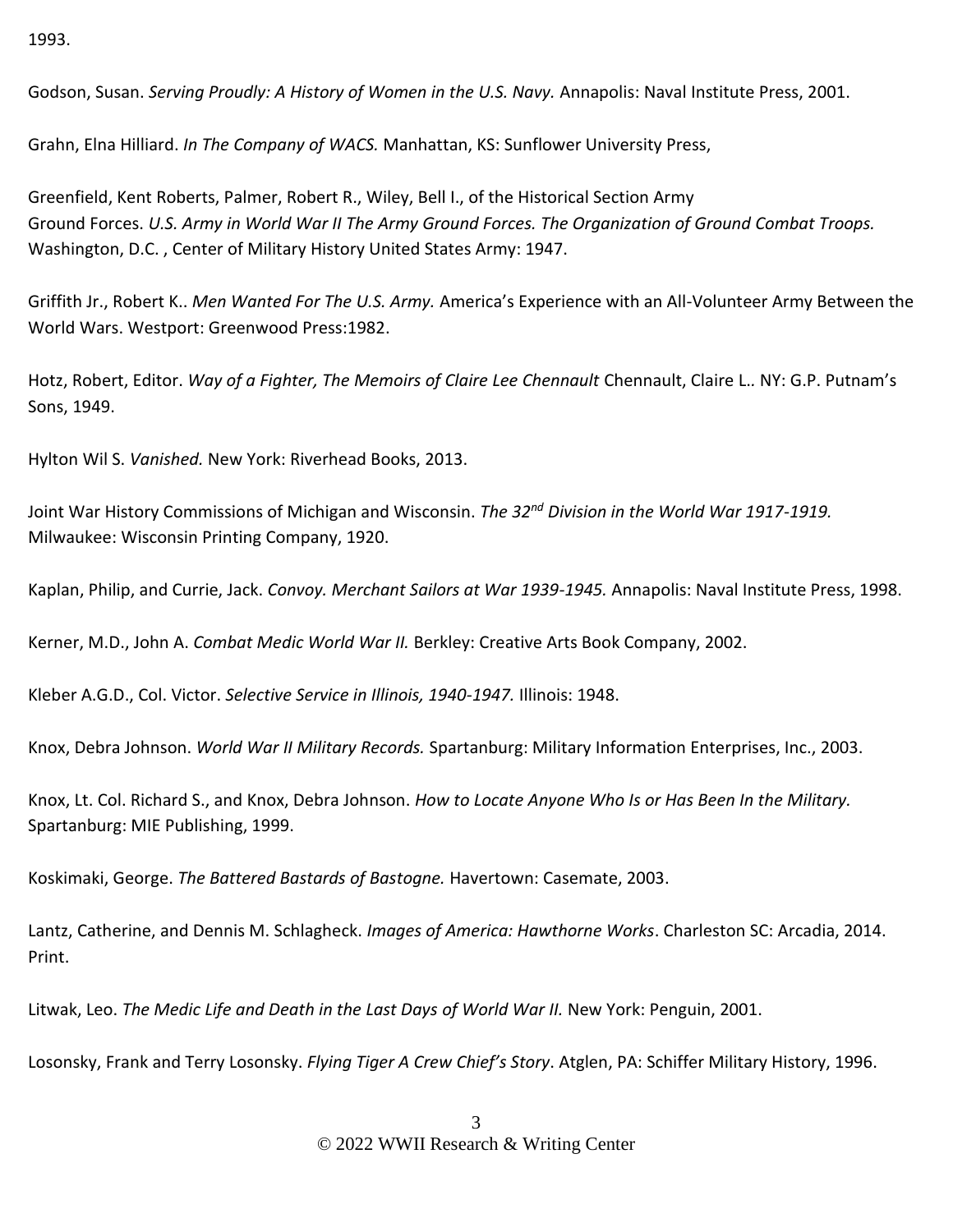Mawdsley, M.D., Dean L. *Cruise Books of the United States Navy in World War II A Bibliography.* Washington: Naval Historical Center, 1993.

Mireless, Anthony J. *Volume 1: Introduction, January 1941 - June 1943 "Fatal Army Air Forces Aviation Accidents in the United States, 1941-1945"*. Jefferson, NC: McFarland & Company, Inc., 2006.

Moser, Don, and the Editors of Time-Life Books. *China-Burma-India.* Time-Life Books, Inc., 1978.

Neagles, James . *U.S. Military Records: A Guide to Federal & State Sources.* Provo: Ancestry Publishing, 1994.

Neill, George W. *Infantry Soldier. Holding the Line at the Battle of the Bulge.* Norman: University of Oklahoma Press, 2000.

Office of the Quartermaster General. History of the American Graves Registration Service. Q.M.C. in Europe Volume I to September 1920, Volume II, and Volume III. Consolidated reprint of Volumes I, II, and III. Undated.

Palmer, Robert R., Wiley, Bell I., Keats, William R. of the Historical Section Army Ground Forces. *U.S. Army in World War II The Army Ground Forces. The Procurement and Training of Ground Combat Troops.* Washington, D.C., Center of Military History United States Army: 2003.

Pisano, Dominick A. *To Fill the Skies with Pilots. The Civilian Pilot Training Program 1939-1946.* Urbana: University of Illinois Press, 1993.

Pistole, Larry M. *The Pictorial History of the Flying Tigers.* VA: Publisher's Press, Inc., 1981.

Reynolds CB, Major General Michael. *Voices from the Battle of the Bulge.* UK: David and Charles, 2004.

Richardson, Eudora Ramsay, and Allan, Sherman. *Quartermaster Supply in the European Theater of Operations in World War II Volume III and IV Outfitting the Soldier and Fuels and Lubricants.* Camp Lee, VA: The Quartermaster School, 1948.

Richardson, Eudora Ramsay, and Allan, Sherman. *Quartermaster Supply in the European Theater of Operations in World War II Volume VI Salvage and Services.* Camp Lee, VA: The Quartermaster School, 1948.

Richardson, Eudora Ramsay, and Allan, Sherman. *Quartermaster Supply in the European Theater of Operations in World War II Volume VII Graves Registration.* Camp Lee, VA: The Quartermaster School, 1948.

Ross, William and Romanus, Charles. *The Technical Services The Quartermaster Corps: Operations in the War Against Germany.* Washington, D.C.: Office of the Chief of Military History Department of the Army, 1965.

Schultz, Duane. *The Maverick War*. New York: St. Martin, Neil's Press, 1987.

4 © 2022 WWII Research & Writing Center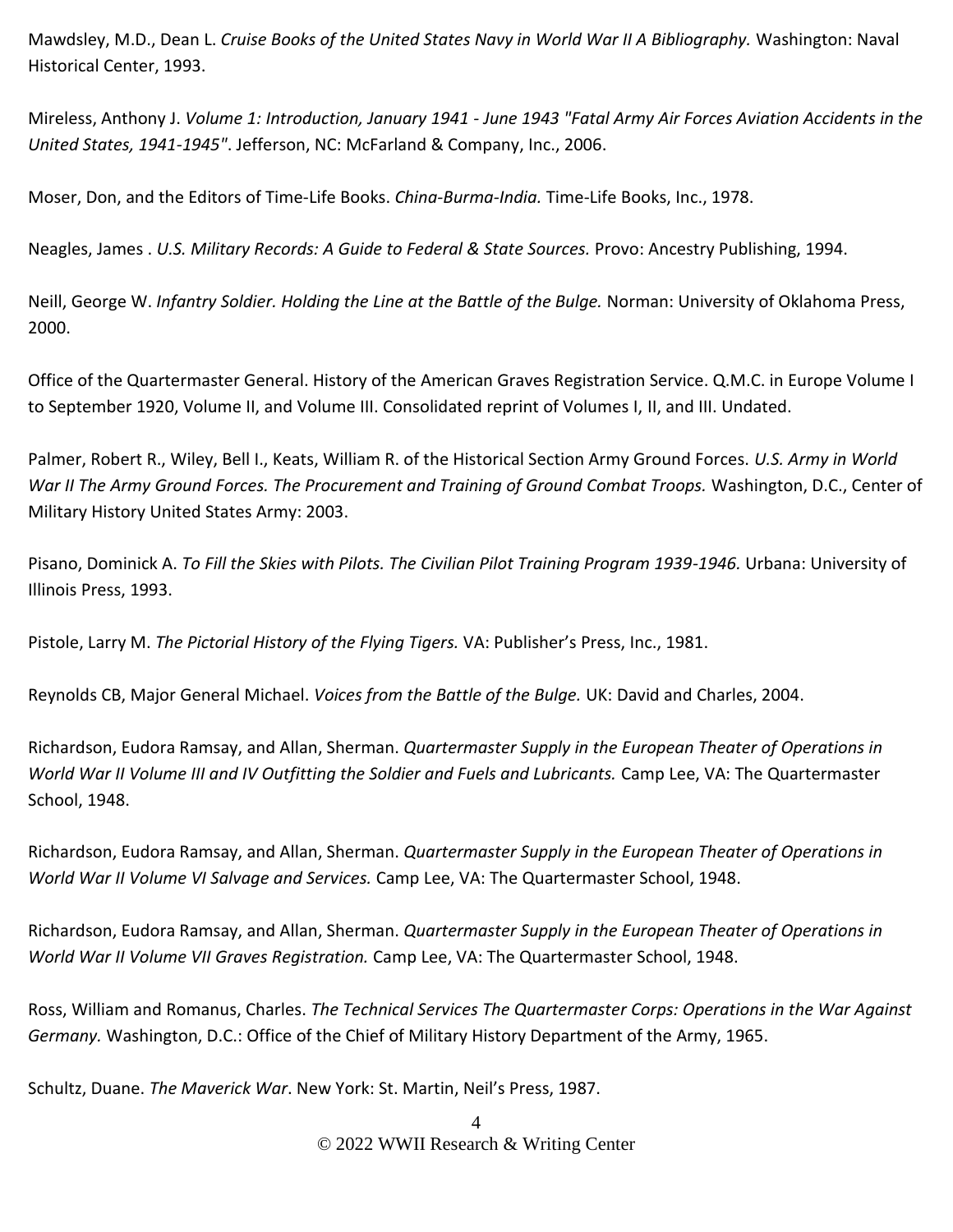Selective Service System. *Registration and Selective Service.* Washington: Government Printing Office, 1946.

Shilling, Erik. *Destiny: A Flying Tiger's Rendezvous with Fate.* Privately Published, 1993.

Shomon, Joseph James. *Crosses in the Wind.* New York: Stratford House, Inc., 1947.

Sledge, Michael. *Soldier Dead. How We Recover, Identify, Bury, and Honor Our Military Fallen.* New York: Columbia University Press, 2005.

Schaffer, Mollie Weinstein with Schaffer, Cyndee. *Mollie's War.* Jefferson, NC: McFarland & Company, Inc., 2010. FB Page: https://www.facebook.com/mollieswar

Starbird, Ethel A. *When Women First Wore Army Shoes.* New York: IUniverse, Inc., 2010.

Steere, Edward. *The Graves Registration Service in World War II.* Washington D.C.: U.S. Government Printing Office, 1951.

Steere, Edward and Boardman, Thayer M. *Final Disposition of World War II Dead 1945-1951.* Washington D.C.: Historical Branch of the Office of the Quartermaster General, 1957. Available online:<http://www.bentprop.org/grs/>

Torrance, Duncan Leitch. *Desert to Danube.* Northumberland TD: Duncan Leitch Torrance, 2010.

Treadwell, Mattie E. *U.S. Army in World War II Special Studies. The Women's Army Corps.* Washington, D.C., Office of the Chief of Military History. Department of the Army: 1954.

United States Army. *Individual Deceased Personnel File.* Military Textual Reference Branch. National Archives, College Park, MD.

United States Army. *Peragimus "We Accomplish"***.** A brief history of the 358th Infantry. Washington, D.C. Undated.

United States Army. *World War I Burial File.* Military Textual Reference Branch. National Archives, College Park, MD.

Warnock, Bill. *The Dead of Winter.* New York: Penguin, 2005.

Weatherford, Doris. *American Women and World War II.* New York: Facts on File, 1990.

Weintraub, Stanely. *11 Days in December.* New York: Caliber, 2007.

Williams, Vera S. *WACs Women's Army Corps.* Osceola, WI: 1997.